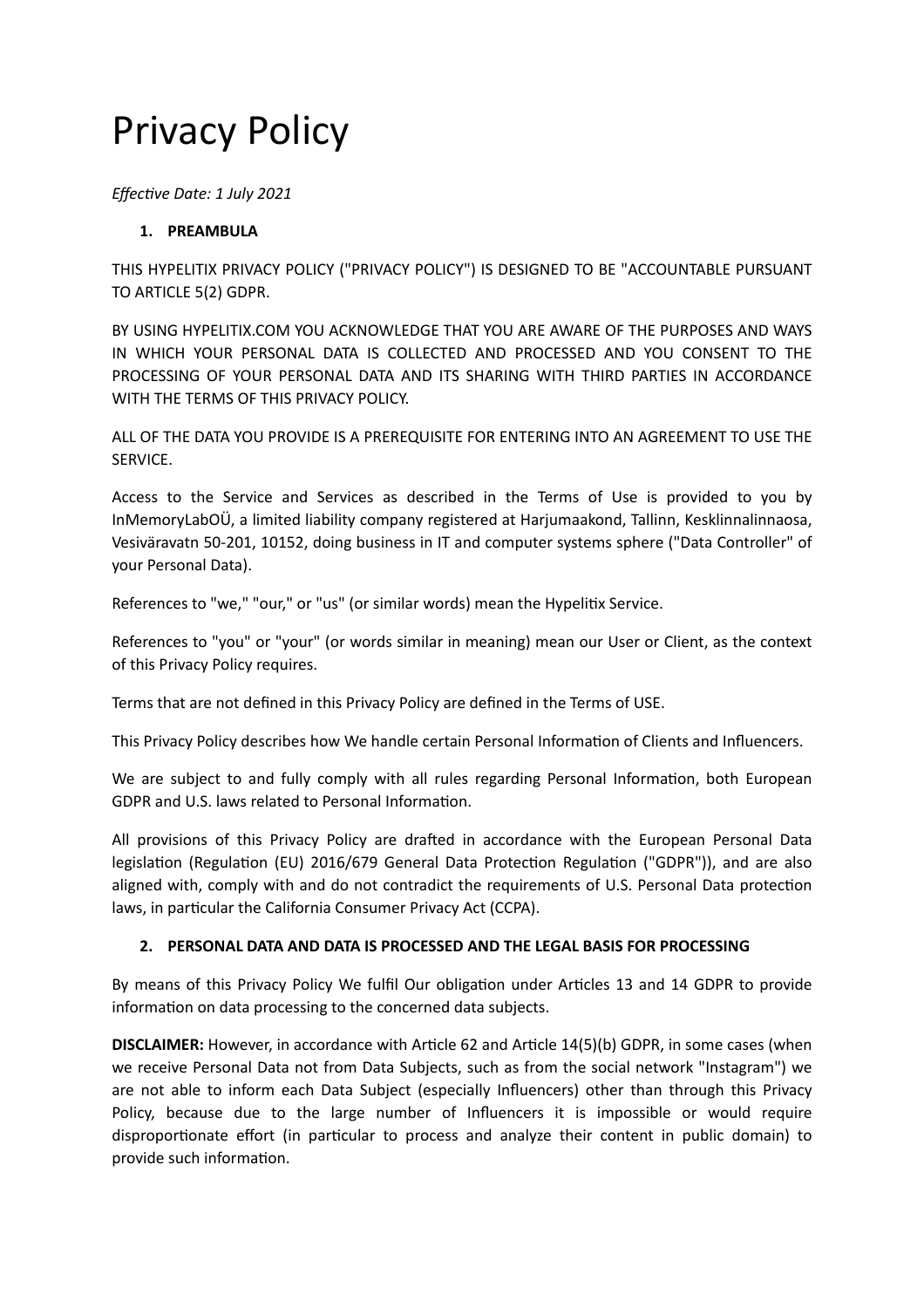We nevertheless undertake to take appropriate measures to protect the rights and freedoms of the data subject and his or her legitimate interests.

2.1. Client.

We collect various types of information, both directly from you when you register (Article 13 GDPR) and automatically through your device (e.g. personal computer, laptop, cell phone) when you use our Service (Article 13-14 GDPR). In accordance with the principle of "data minimization" (Article 5(1) (c) GDPR), we only collect and process Personal Data that is strictly necessary to provide you with our Services.

| Personal data We collect | Legal basis for processing<br>(Art. 13(1)(c) GDPR)                    | Purposes for processing (Art.<br>$13(1)(c)$ GDPR):                                                                                                                      |
|--------------------------|-----------------------------------------------------------------------|-------------------------------------------------------------------------------------------------------------------------------------------------------------------------|
| directly from you:       |                                                                       |                                                                                                                                                                         |
| 1. Full name             | Performance of the<br>contract with you (Art. $6(1)$<br>$(b)$ GDPR).  | We need to know your full<br>name in order to identify you<br>as a party to the Terms of<br>Use in order to fulfill our<br>contractual obligations.                     |
| 2. Email                 | 1) Performance of the<br>contract with you (Art. 6(1)<br>$(b)$ GDPR). | 1) We require your email to<br>log in to your Account and<br>provide you with the Service,<br>Service-related updates,<br>messages, and other<br>important information. |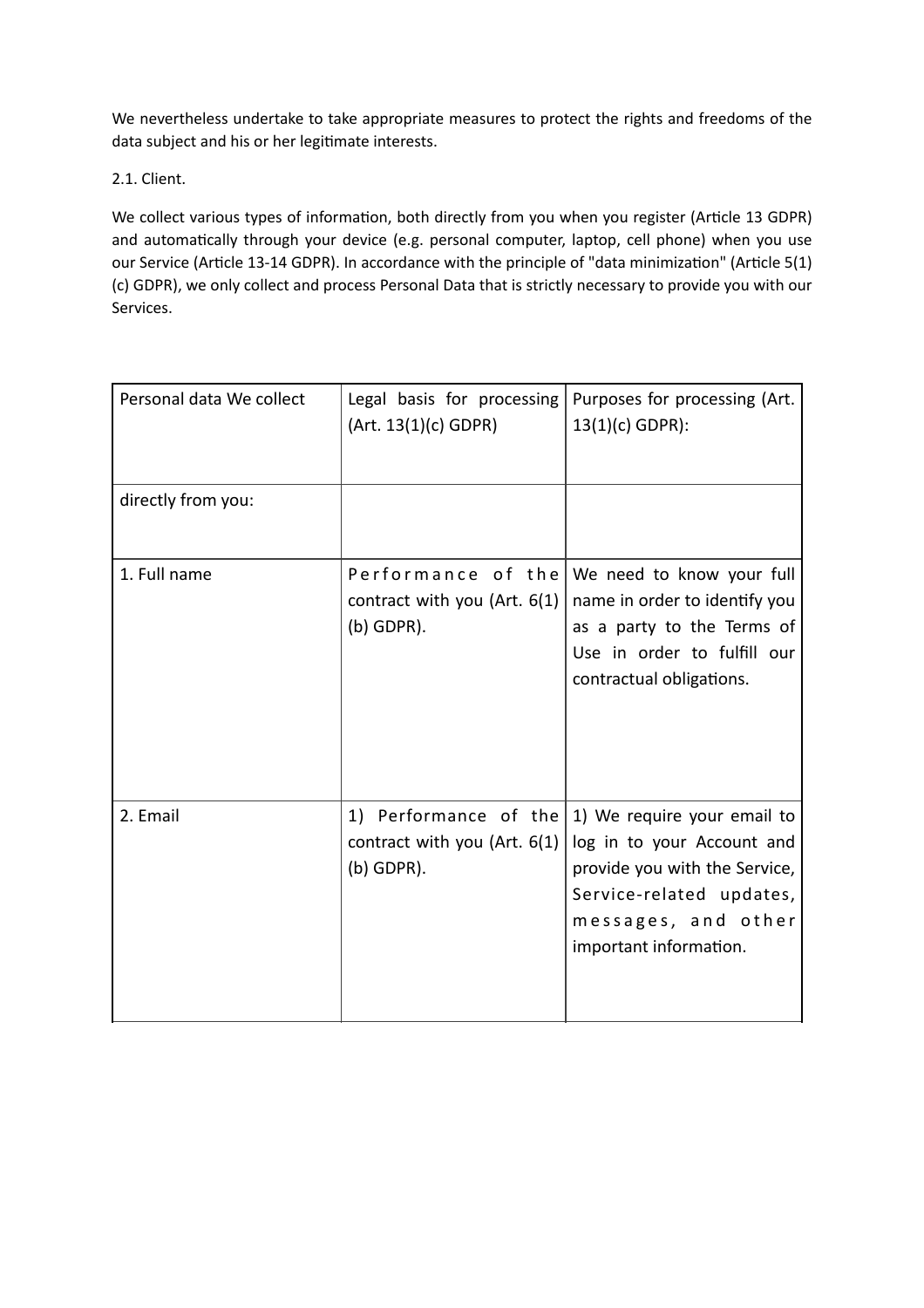|         |                               | 2) Our legitimate interests, $ 2 $ If we use your email to |
|---------|-------------------------------|------------------------------------------------------------|
|         | if related to marketing (Art. | contact you for marketing                                  |
| 6(1)(f) | and Recital 47                | purposes, it would be in our                               |
| GDPR).  |                               | legitimate interest, but you                               |
|         |                               | will always have the option                                |
|         |                               | to opt out of such marketing                               |
|         |                               | communications about such                                  |
|         |                               | products and/or services                                   |
|         |                               | before the first (and any                                  |
|         |                               | subsequent) communication.                                 |
|         |                               | You may opt out at any time                                |
|         |                               | by sending an email to:                                    |
|         |                               | legal@hypelitix.com.                                       |
|         |                               |                                                            |
|         |                               |                                                            |
|         |                               |                                                            |

The rest is the technical information that must be processed in order to provide you with our services.

| Personal Data collected/accessed by Us Legal basis for processing (Art. $14(1)(c)$ )<br>automatically | GDPR)                                                                                                |
|-------------------------------------------------------------------------------------------------------|------------------------------------------------------------------------------------------------------|
| 1. Internet Protocol (IP) address                                                                     | Performance of the contract (Art. $6(1)(b)$ )<br>GDPR). You need this to connect to the<br>Internet. |

## 2.2 Influencer.

We only process information that you have already publicly shared through public Instagram accounts. We process your Personal Data and ensure its processing in accordance with applicable law, namely the principle of "lawfulness, fairness, transparency" (Art. 5(1)(a) GDPR), and We respect your rights (see section below).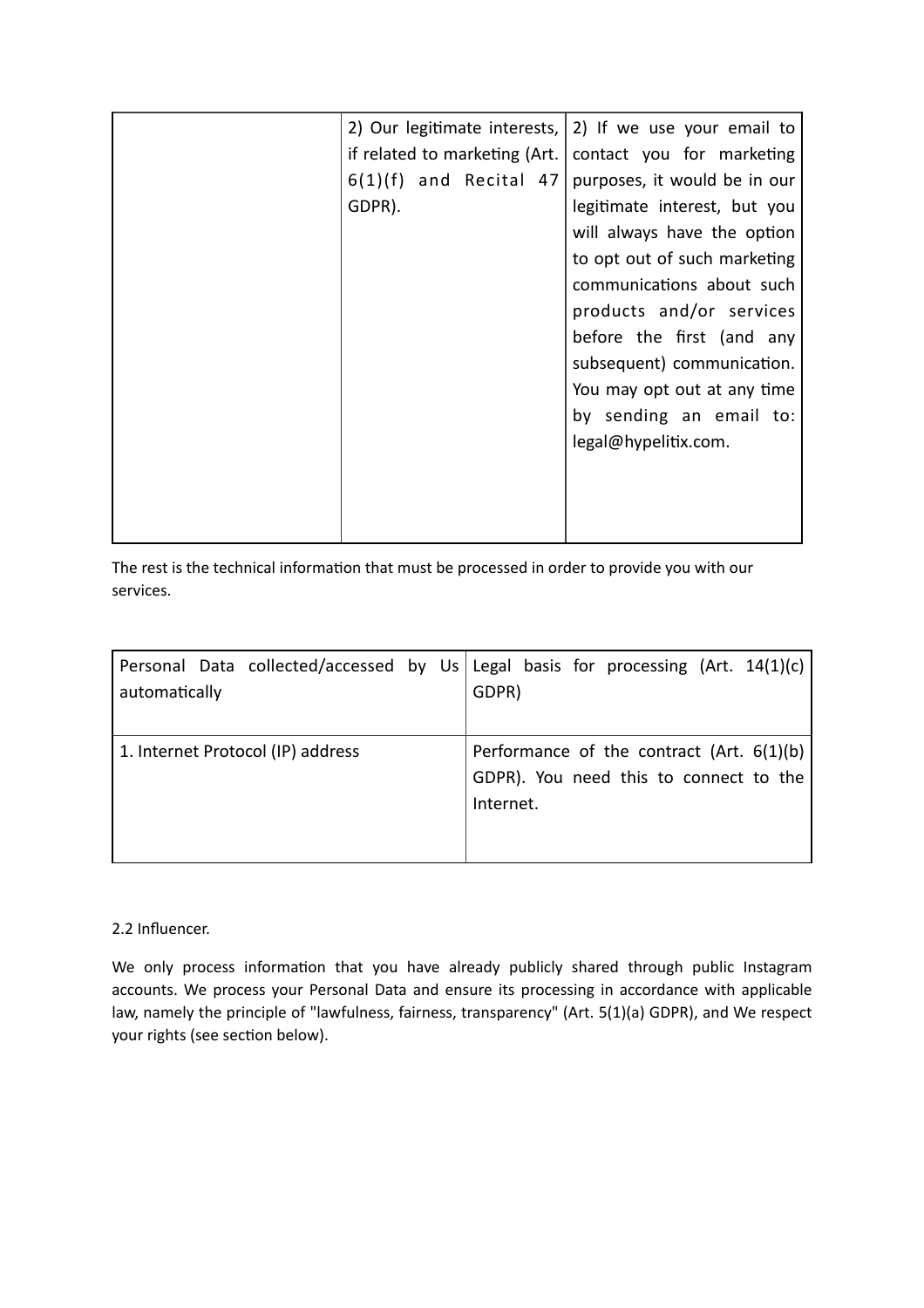| Information about Influencer                                                                                                                                                                                                                                                                                                                                      | Legal basis for processing                                                                                                                                                                                                                                                                                                                                                                                                       | Purposes for                                                                                               |
|-------------------------------------------------------------------------------------------------------------------------------------------------------------------------------------------------------------------------------------------------------------------------------------------------------------------------------------------------------------------|----------------------------------------------------------------------------------------------------------------------------------------------------------------------------------------------------------------------------------------------------------------------------------------------------------------------------------------------------------------------------------------------------------------------------------|------------------------------------------------------------------------------------------------------------|
| (categories of personal data):                                                                                                                                                                                                                                                                                                                                    | (Art. 14(1)(c) GDPR)                                                                                                                                                                                                                                                                                                                                                                                                             | processing (Art.<br>$14(1)(c)$ GDPR):<br>Reason for collection                                             |
| 1. Influencer profile link, full<br>name, avatar, language, bio,<br>country/city/state, brand and<br>general interests, notable<br>engaged users, sponsored<br>posts.<br>2. Images, graphics, photos,<br>profiles, audio and video clips,<br>sounds, music, works of<br>authorship, apps, links and<br>other content or materials<br>from your Instagram profile. | Influencers make their $\overline{p}$ To allow Clients to<br>data available to social<br>media, thereby making it $ $ for their business<br>publicly available.<br>We have a legitimate<br>interest in using the data<br>provided by Influencers<br>through the social<br>network Instagram for<br>direct marketing<br>purposes (Recital 47<br>GDPR) without<br>compromising<br>Influencers' fundamental<br>rights and freedoms. | choose an Influencer<br>goals and to analyze<br>each Influencer's<br>Instagram posts,<br>stories and IGTV. |

#### **3. IDENTITY MANAGEMENT**

We do not collect or process Personal Data from Users who do not have an account with the Hypelitix Service.

We process Personal Data in order to provide the Client with analytical data.

Our legitimate interests when dealing with Personal Data are direct marketing purposes as stated in GDPR Regulation 47 (EU GDPR) and statistical purposes as stated in GDPR Regulations 113 and 162.

3.1 Client.

We do not sell, transfer or disclose Client Data except as set forth in this Privacy Policy. We never process your Personal Data without explanation and warning (unless we have informed you and you have given us consent to such use).

We use Client contact information and payment information to establish, maintain and manage the Client relationship necessary to provide the Services. If a Client fails to provide the personal information we require, we may not be able to fulfill our obligations under the terms of the Terms of Service. We only contact Clients for information related to the Services. If marketing is involved, Clients have the option to opt out at any time.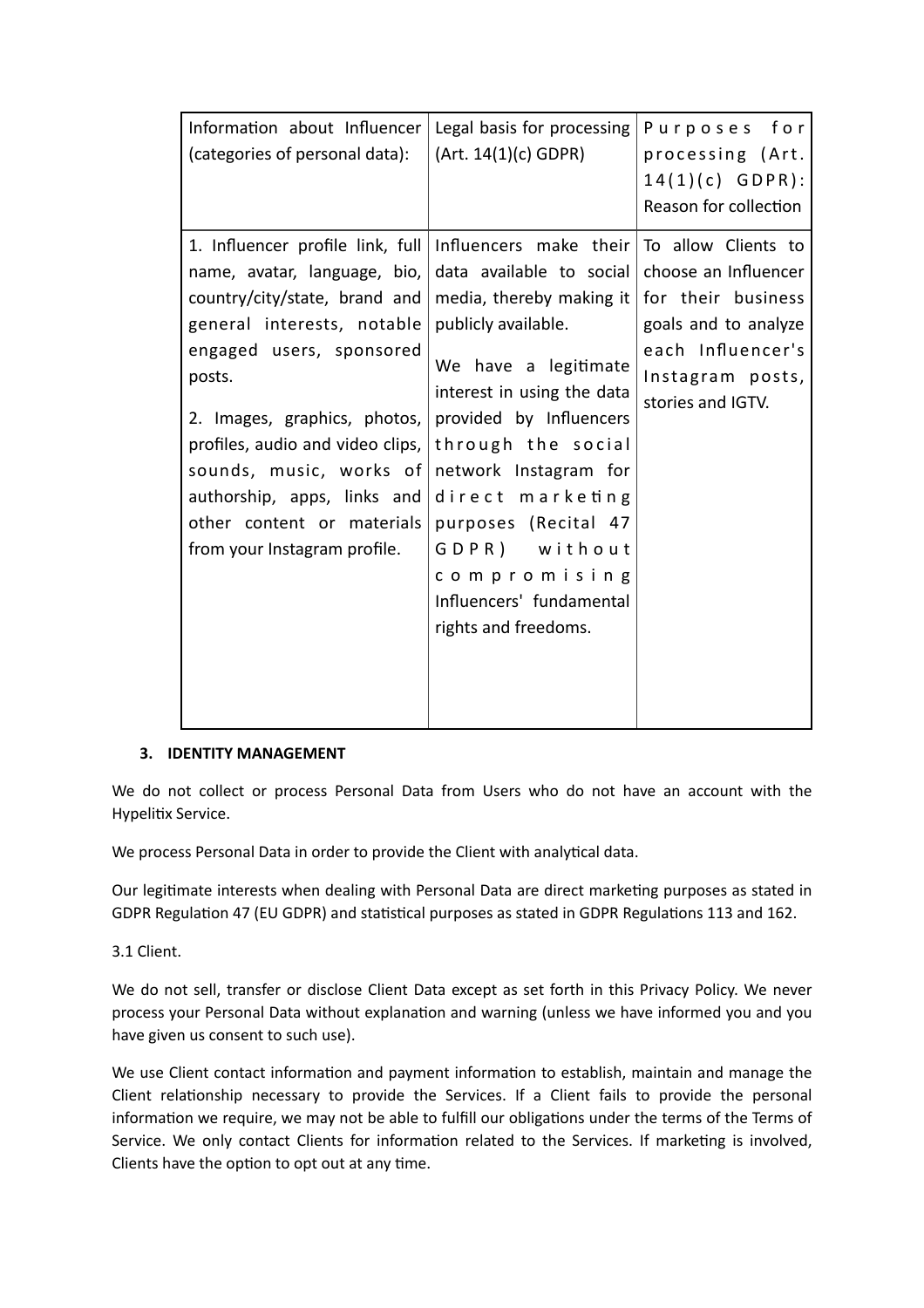#### 3.2 Influencer.

Notification of Influencers' processing of Personal Information is made through our website and through the provisions of this Policy. We do not have the technical ability to notify each Influencer directly. In addition, under the Terms of Use, the obligation to notify the Influencer of the processing of his or her Personal Data is transferred to the Client.

We provide analytical services, so the above Influencer Data is transmitted to Clients upon payment of the Synchronization fee.

The Influencer Data we process falls into two categories:

| 1. Raw data | All available information collected from |
|-------------|------------------------------------------|
|             | the social network "Instagram".          |
|             | Information is only collected from       |
|             | Influencers' public/open profiles.       |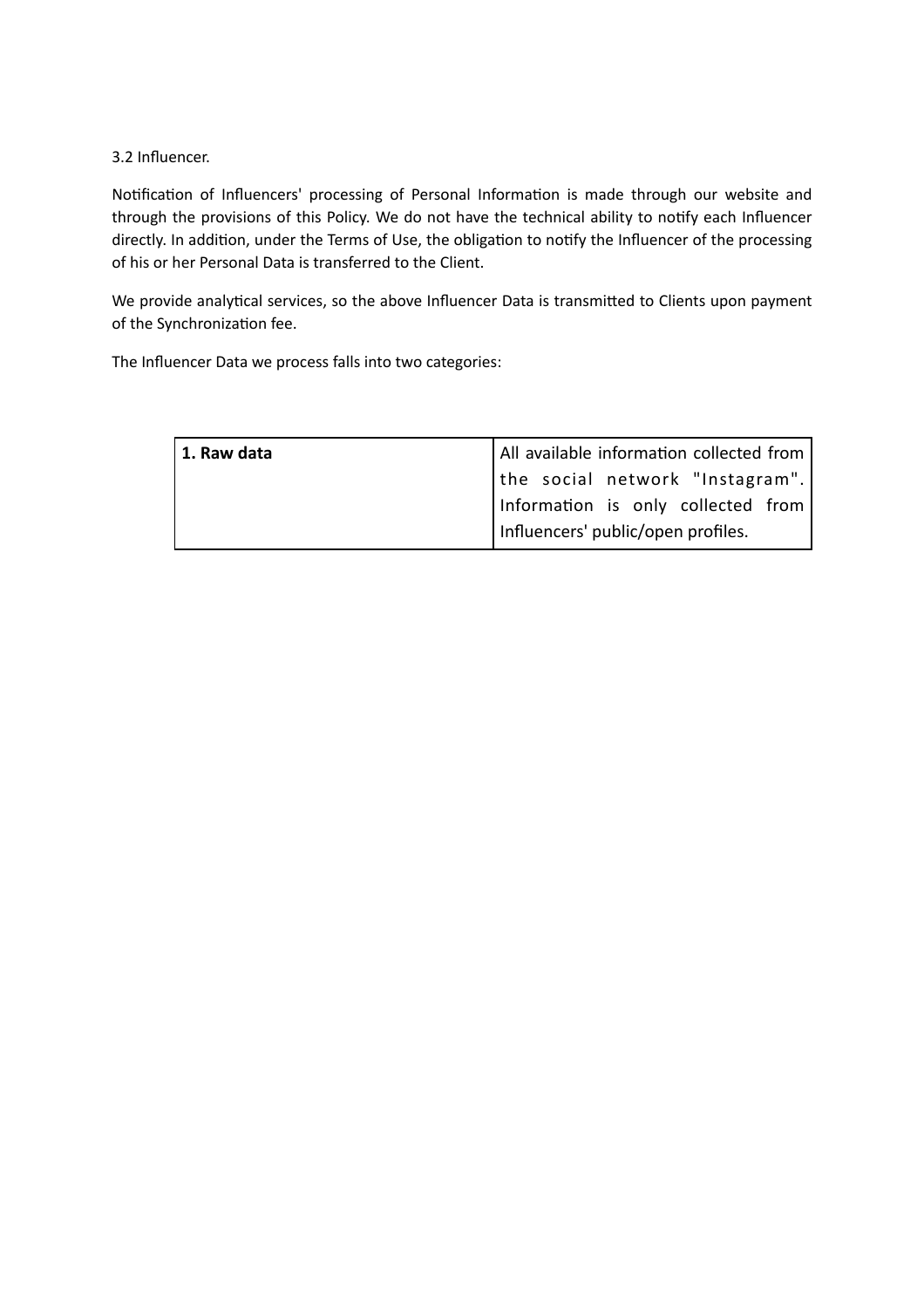| 2. Processed Data | This category of data is generated from<br>raw data. The processed data are<br>divided into two groups:                                                                                  |
|-------------------|------------------------------------------------------------------------------------------------------------------------------------------------------------------------------------------|
|                   | <b>Collected and saved as is:</b><br>1.                                                                                                                                                  |
|                   | $-$ ID;                                                                                                                                                                                  |
|                   | - login / username (unique within<br>Instagram) - full name;                                                                                                                             |
|                   | - link to profile photo;                                                                                                                                                                 |
|                   | - bio (status, where the user writes<br>what he or she does, hobbies, etc.);                                                                                                             |
|                   | - presence of verification checkbox;                                                                                                                                                     |
|                   | - number of posts published;                                                                                                                                                             |
|                   | - number of subscriptions;                                                                                                                                                               |
|                   | - number of subscribers;                                                                                                                                                                 |
|                   | - publications, stories, IGTV;                                                                                                                                                           |
|                   | 2. Data processed by the Google Cloud<br><b>Vision API platform:</b>                                                                                                                     |
|                   | media data of publications, IGTV and<br>stories, including the presence or<br>absence of mentions and/or hashtags,<br>text recognition on images and videos<br>of the Instagram Account. |

# 3.3 Data Controller.

 The Data Controller may itself use the collected data as a marketing activity. The information collected by the Data Controller will be identical to the information provided to any Client. Such Reports shall be subject to the laws and regulations applicable to all activities of the Data Controller.

## **4. WHERE AND HOW LONG PERSONAL DATA IS STORED FOR**

In compliance with Article 5(1)(b), (c), (e) GDPR, We commit to the principles of "purpose limitation", "data minimization", "storage limitation", and therefore We collect, retain, store and otherwise process only such information that is necessary to ensure our legitimate interests or to comply with a legal obligation, and for the period necessary to meet our legitimate interests.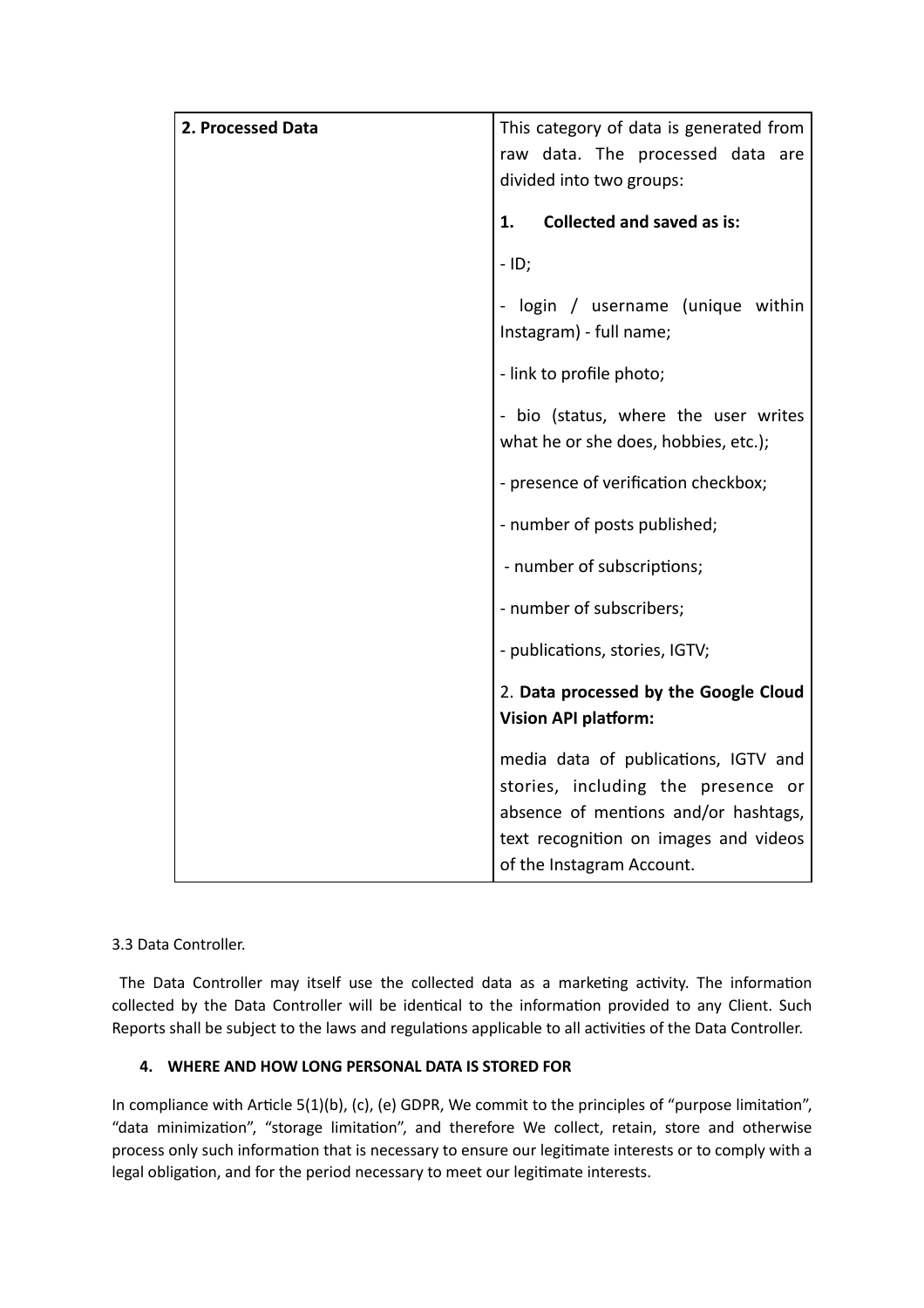4.1 Client.

We retain your information for as long as your account is active. If you do not perform any activity on the Service for one (1) year, we may remove your Personal Information from our Service.

4.2 Influencer.

As stated above, We process Personal Data obtained from public Instagram Social Network Accounts. It may take up to twenty-four (24) hours to update the data as a result of the synchronization. If Influencer deletes its account, we may also delete such Personal Data from our Service and make it unavailable to the Client. This may take up to one (1) month from the date of Influencer's Instagram deletion.

#### 4.3 Database

All Data is stored in encrypted form. It is impossible to access the Personal Data of any Influencer without an assigned storage ID code.

#### **5. OUR SECURITY MEASURES**

In compliance with Article 5(1)(d), (e), (f) GDPR, We commit to the principles of "accuracy", "storage limitation", and "integrity and confidentiality".

All Personal Data is stored by our third-party processors on secure servers (AWS Amazon and Hetzner) in full compliance with international information security requirements. AWS Amazon has ISO 27001 information security management system certifications. We use recommended industry practices to secure access to such data.

We use the appropriate level of technical and organizational measures to prevent accidental or unlawful destruction, loss, alteration, unauthorized disclosure of or access to personal data transmitted, stored or otherwise processed. These include the following measures:

- Protective measures for physical access control:

We secure access to the premises via ID readers, so that only authorised persons have access. The ID cards can be blocked individually; access is also logged. Furthermore, an alarm system is installed in the premises, preventing infiltration by unauthorised persons. The alarm system is linked to a locking mechanism for the doors.

Protective measures for system access control:

Each employee has access to the systems/services only via his/her own employee access. The access rights involved are limited to the responsibilities of the respective employee and/ or team.

We regulate access to our own systems via password procedures and the use of SSH keys of at least 1024 bits in length. The SSH keys strengthen the productive systems against attacks that target weak passwords, as the password-based access to the relevant systems is disabled.

 We have, in addition, a regulation for the creation of passwords. This guarantees higher security also for systems that offer password-based access.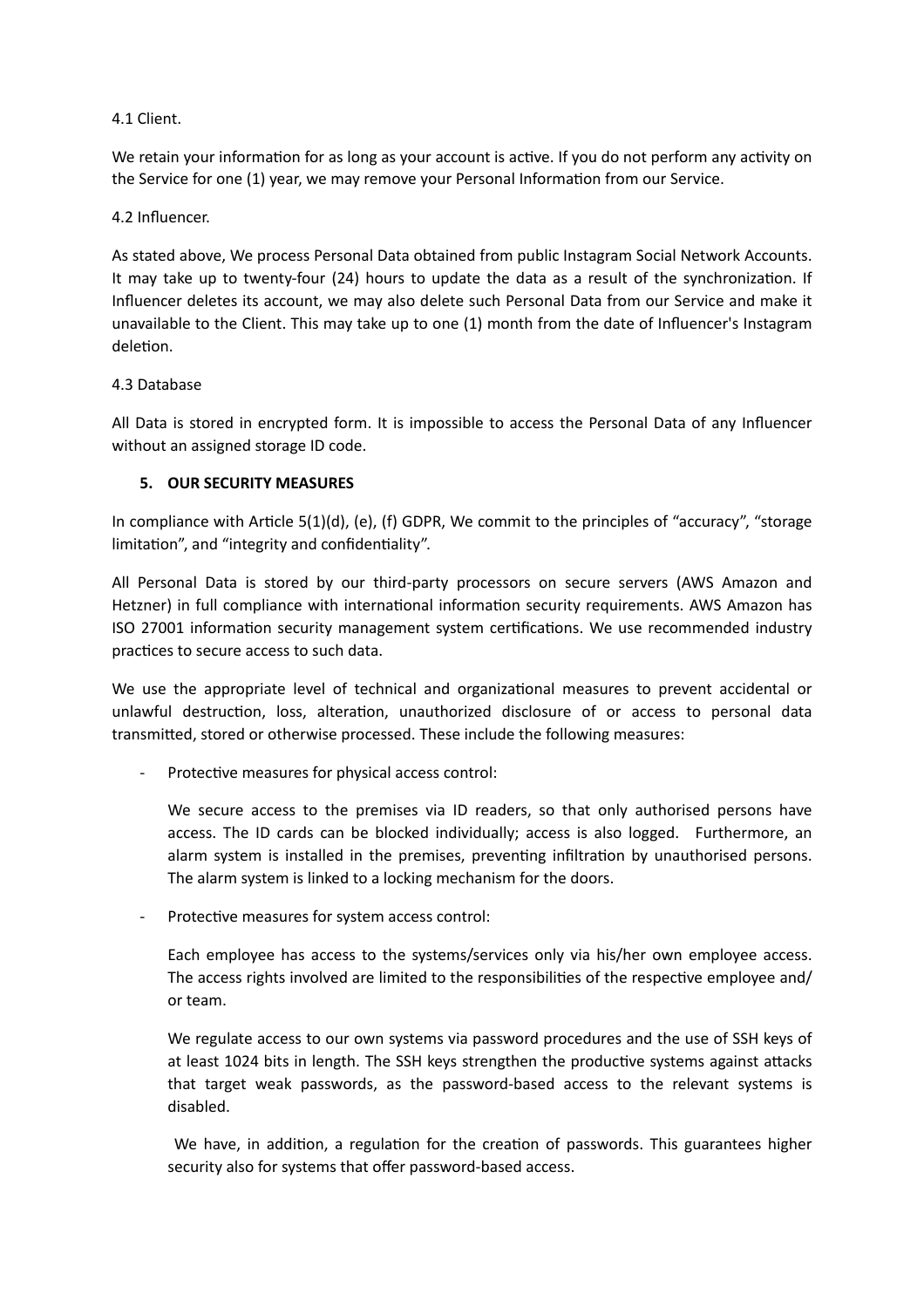Passwords must meet the following requirements:

At least 8 characters long, one capital letter, one digit, one specific character.

Our systems are protected by firewalls that reject all incoming connections by default. Only connection types defined by exception are accepted.

Protective measures for transfer control:

The handling of local data storage devices, e.g. USB sticks are regulated via agreements.

Access to the systems from outside the company network is possible only via secure VPN access.

Protective measures for input control:

Our employees do not work directly at database level, but instead use applications to access the data.

IT employees access the system via individual access and use a common login, as there are very few employees and these sit in close proximity to each other and monitor each other by agreements and visual inspections.

Protective measures for availability control:

We ensure the availability of data in several ways. On the one hand, there is regular backup of the entire system. This steps in if the other availability measures fail.

Critical services are operated redundantly in multiple data centres and controlled by a highavailability system.

Our workstations are also protected with the usual measures. For example, virus scanners are installed, laptops are encrypted.

We ensure the ability to restore the availability and access to personal data in a timely manner in the event of a physical or technical incident (Art. 32(1)(c) GDPR). We automatically produce back-up copies of all the data, and in case of data loss, we are able to restore such data from those back-ups.

Protective measures for separation control:

To separate data, We use logically separate databases so that no accidental reading of data by unauthorised persons can occur.

Access to the data itself is also restricted by the fact that employees use services (applications) which control access.

Measures in case of personal data breach.

Our IT devices are equipped with passwords and encryption by default. In case of loss/theft of a device, our impacted employee follows his/her duty of internal notification and We block all access, deactivate keys and change passwords.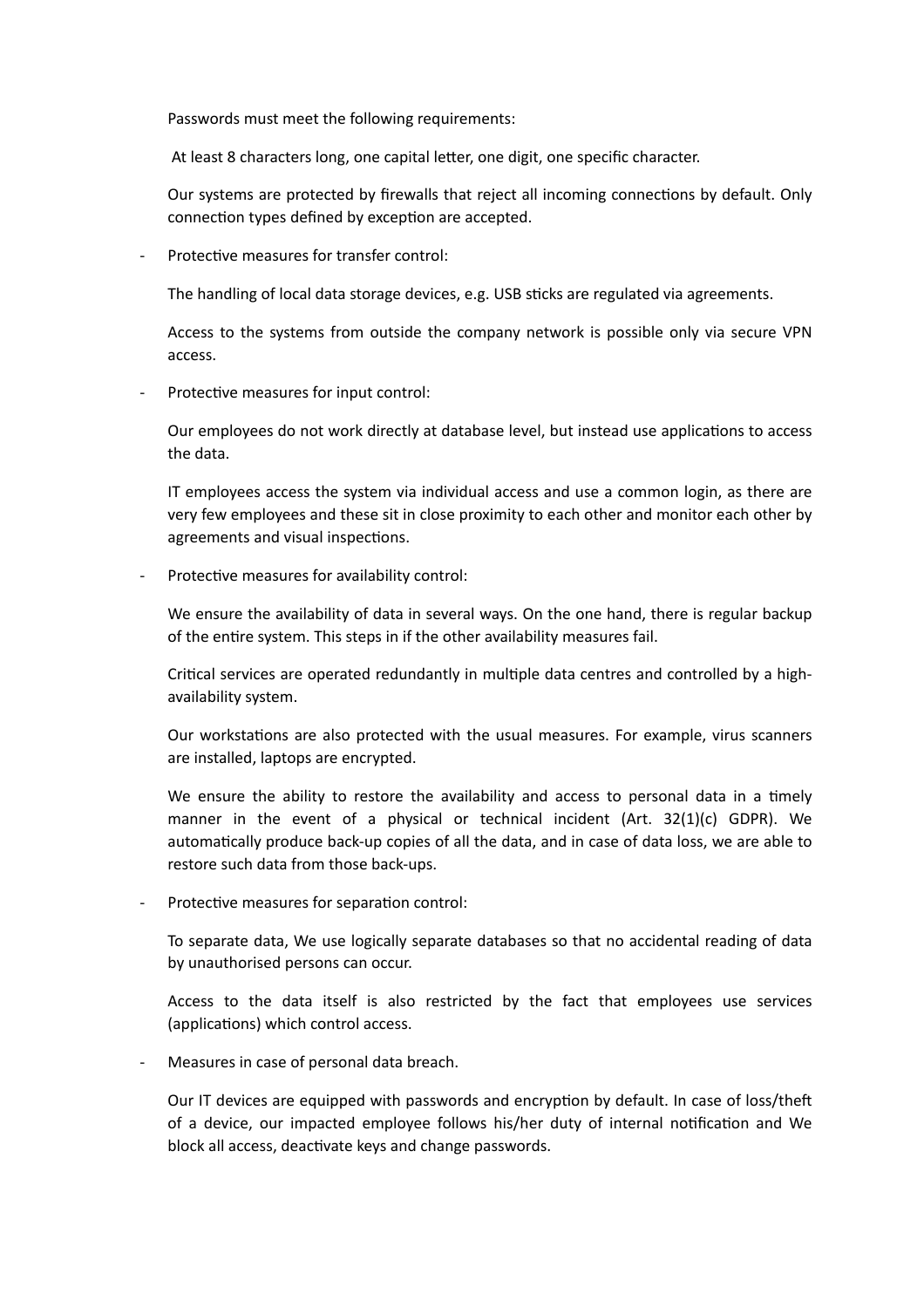In case of data breach (e.g. leakage), We commit to investigate the case, to timely notify the competent data protection authority, to evaluate damages and to communicate the investigation results to all Clients whose personal data were impacted.

We take our responsibility seriously and therefore have implemented a variety of technical and organizational measures ("TOMs") to protect and secure personal data as best as possible. Our measures are aligned with the GDPR regulations (Articles 24, 25 and32).

#### **6. CATEGORIES OF RECIPIENTS OF PERSONAL DATA**

We do not rent, sell or transfer Personal Data of Clients to third parties, except as necessary to fulfill our legal obligations.

We provide fee-based analytics services with respect to Influencer data. Recipients of such data are Clients of our Service.

With respect to Client's Data, We review each request to ensure that it satisfies appropriate safeguards, contains a court order or is issued in accordance with legal measures to prevent, investigate, detect or prosecute criminal offenses.

If we hire a processor to act on our behalf, we ensure that adequate contractual arrangements are in place to ensure security and liability at the same level expected of us.

In any case where a third party accesses your data on our behalf or under our instructions (whether inside or outside the EEA), we use the GDPR and CCPA provisions to respect your rights. Where there is no European Commission decision confirming an adequate level of protection (Art. 45(1) GDPR), We use the standard data protection provisions adopted by the European Commission (Art. 46(2)(c) GDPR) to provide appropriate safeguards for your rights and Personal Data in the event of third party access or other data transfer outside of the EEA.

## **7. YOUR RIGHTS**

In compliance with Article 5(1)(a), (d) GDPR, We commit to the principles of "lawfulness, fairness and transparency", and "accuracy".

7.1 You are entitled to the full range of rights under the GDPR as well as the CCPA, and We are committed to respecting your rights. Among these, you have the right to:

- Require access to your Personal Data (Art. 15 GDPR);

- Require rectification of your Personal Data (Art. 16 GDPR);

- Require deletion of your Personal Data (Art. 17 GDPR; CCPA);

- Require restriction of the processing of your Personal Data (Art. 18 GDPR);

- Require the transfer of your Personal Data (Art. 20 GDPR; CCPA);

- Object to the processing of your Personal Data (Art. 21 GDPR);

- Object to automated processing (if any) of your Personal Data (Art. 22 GDPR);

- Withdraw your consent to the processing of your Personal Data, if applicable (Article 7(3) GDPR);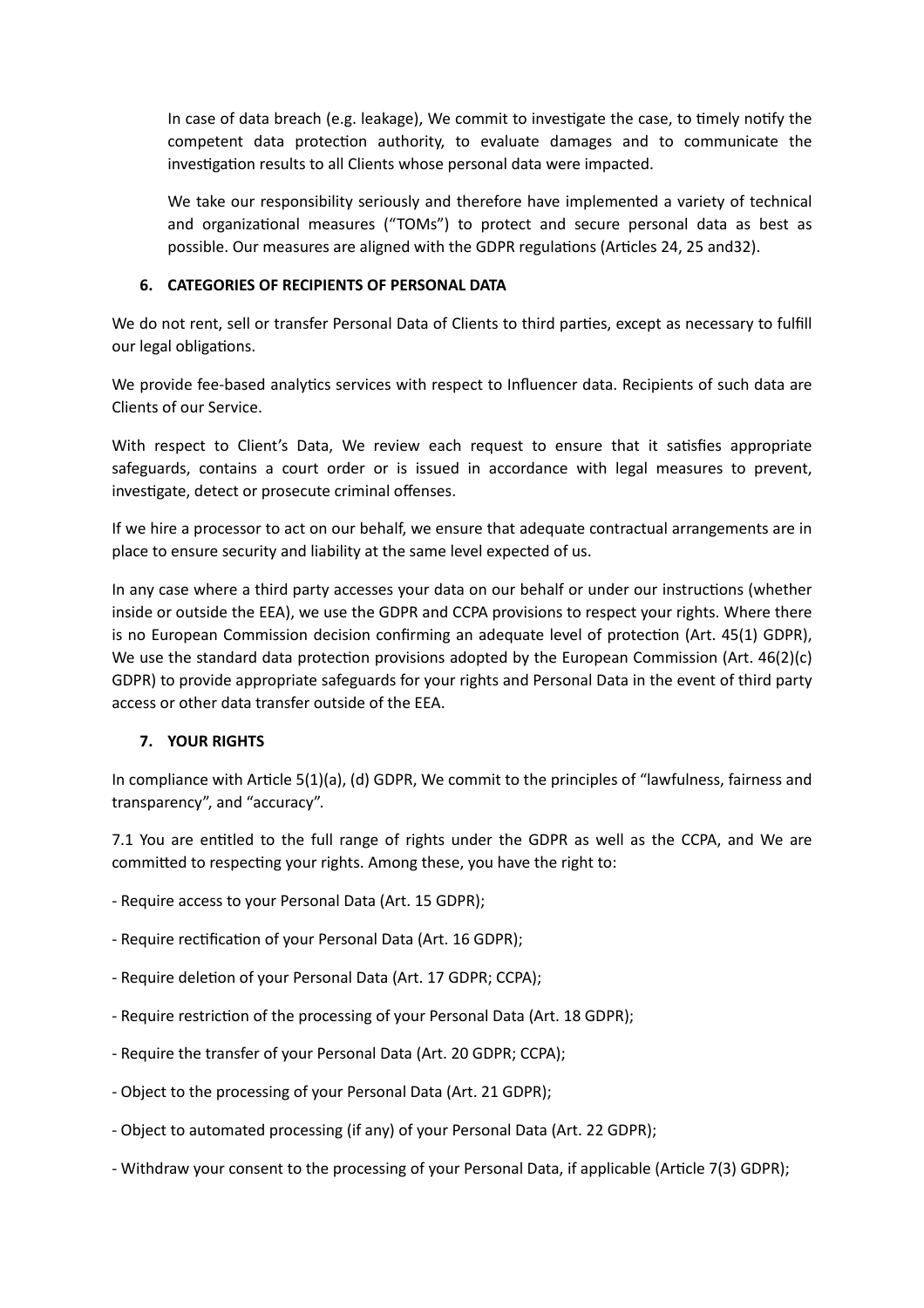- Lodge a complaint with your national supervisory authority (in the EEA) if you believe that your privacy rights have been violated (Art. 13(2)(d), 14(2)(e), 15(1)(f) GDPR);

- Request to receive certain information about the personal data we have collected about you in the last 12 months. You may make such a request no more than 2 times within a 12-month period (CCPA).

#### 7.2 Your consent and your right to withdraw your consent

If we choose to process your personal data for any purpose you do not agree with, We will provide you with appropriate information at the point where you come across those additional purposes in order to obtain your consent (where required) or are able to perform Our legal obligations, prior to commencing any such additional processing activities. You are not required to give consent just because We ask for it.

If your personal data were processed on the basis of your consent, you may further change your mind and withdraw your consent later by contacting Our Data Protection Officer ("DPO") and requesting to be removed from the mailing list at the following email address legal@hypelitix.com. However, your consent withdrawal will not impact the processing of your personal data which took place before your withdrawal.

#### 7.3 Your right to object to data processing

If your personal data was processed without your given consent (based on the legitimate interest), you may also ask Us to stop processing your personal data and to remove you from the mailing list, by contacting our DPO at legal@hypelitix.com.

However, your request will not impact the processing of your personal data which took place before such request.

If you request Us to rectify, erase your personal data or to restrict processing your data (to stop processing or by withdrawing your consent), We will inform you as soon as your request is satisfied (in accordance with Art.13(2)(c), 14(2)(d), and19 GDPR).

#### 7.4 Your right to lodge a complaint

If your question is not resolved or is not resolved satisfactorily, you have the right to contact your local data protection authority (Art. 13(2)(d), 14(2)(e), 15(1)(f)).

#### 7.5 INFLUENCER: your right to be informed on the Client

You have the right to request information about a Client who has obtained Personal Information from your social media profile, and Hypelitix agrees to provide you with all information about the Client.

If you request information about a Client who has received your Personal Information, Hypelitix will provide you with all of the Client's information within 72 hours of your request.

If Client has shared your social media profile report obtained through use of the Hypelitix service with third parties, you have the right to obtain the entire chain of persons to whom this report has been shared within 72 hours of your request.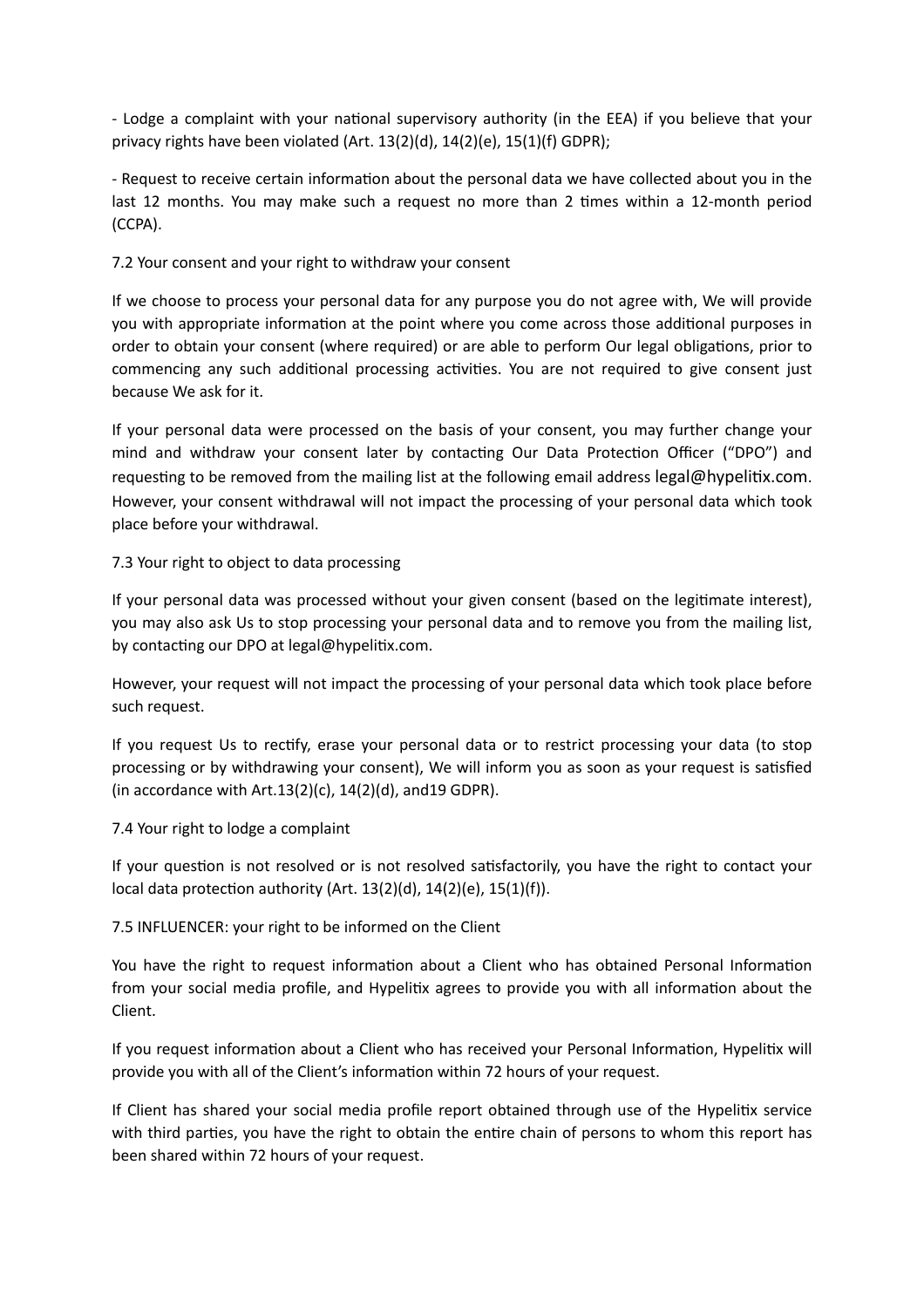7.6 Your right to access to and to erasure of your personal data

You have the right to request the deletion of data/content collected through our Service. In addition, the data/content must be deleted by all persons/companies/auditors to whom this information has been transmitted.

You have the right to log into your Account and change your information to the extent the system allows. You may also submit a request to change your information to the support service.

If you would like to request that your personal information be deleted as required by the CCPA, please send an email to legal@hypelitix.com. If you submit your request by email, you will be asked for information, which will then be verified.

## **8. COOKIES AND SIMILAR TECHNOLOGIES**

We do not use aggregated, non-identifying electronic data collected through the use of our Website and Services.

We cooperate with analytics service providers such as Google Inc., including the Google Cloud Vision API platform, to recognize text in images and videos on the social network "Instagram" .

We inform you that in order to respect our legitimate interests and improve the quality of our services, We may share some of the Personal Data that is publicly available on social media with the following service providers:

- Paypal, Inc.

- Google Inc.

You can find out more about these service providers and the type of data they process by following these links:

[https://policies.google.com/privacy;](https://policies.google.com/privacy)

<https://www.paypal.com/ru/webapps/mpp/ua/privacy-full>;

[https://www.facebook.com/help/instagram/155833707900388/.](https://www.facebook.com/help/instagram/155833707900388/)

# **9. CHILDREN'S PRIVACY (Article 8 GDPR )**

We never knowingly collect, process or solicit any information from anyone of 16 years and younger. The information society services ("Services") on our sites are neither offered directly nor intend to appeal to such persons. Parents or parental responsibility holders who believe that We directly offer Services to or process personal data of their children aged 16and under may contact Our DPO at legal@hypelitix.com.

**DISCLAIMER:** When processing public data from the social network "Instagram", if it is not possible to reliably know the real age of users, our verification of the age of users is limited to technically available and reasonable processing of information openly provided by the social network "Instagram". In the event of inaccurate, erroneous or missing age data, the